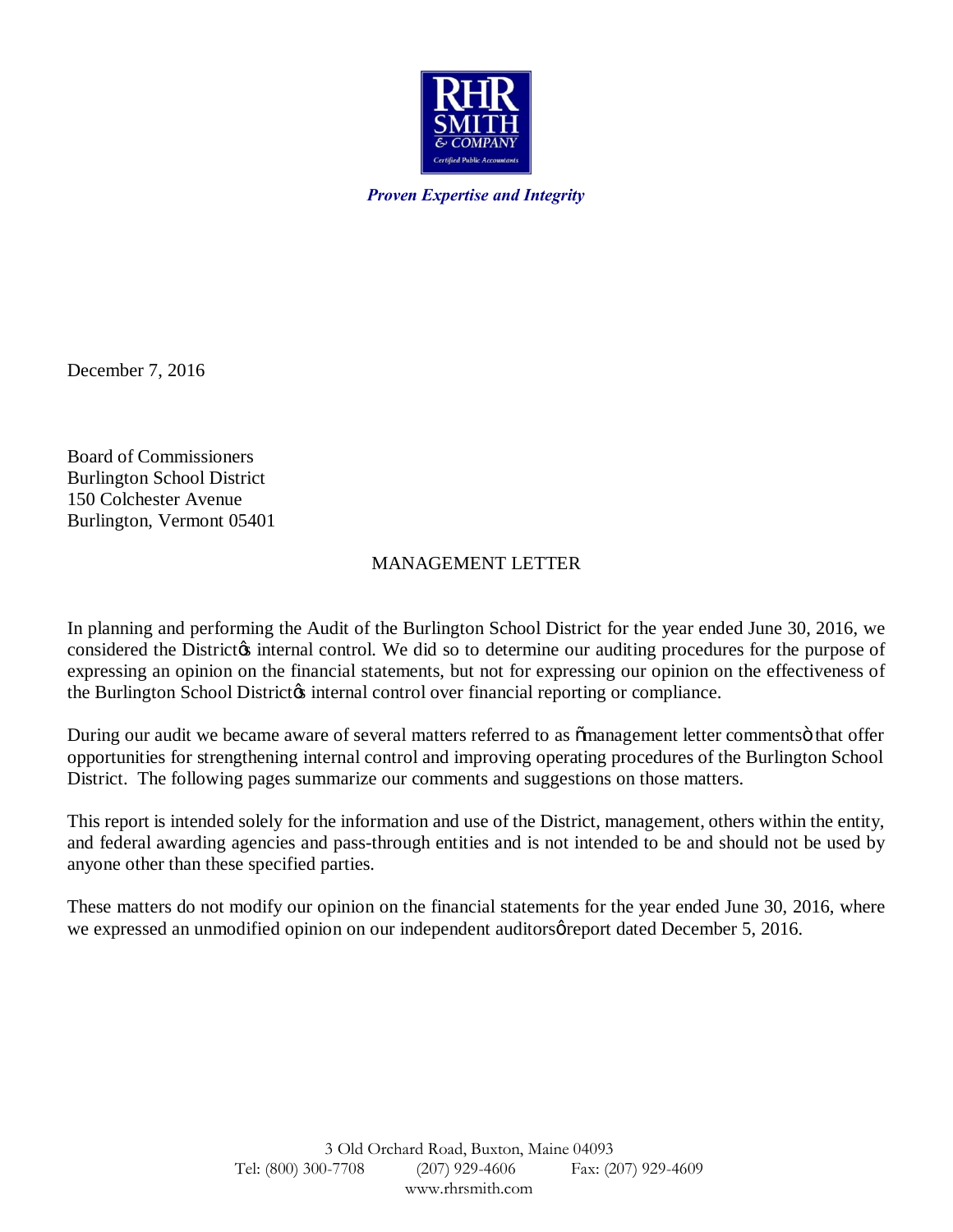## Burlington School Districtó Page 2

## **Benefits:**

While performing the audit for the above mentioned year end, it was noticed that the District was having a hard time reconciling benefits. It was also noted that payments were made on behalf of employees who appear to not work at the District any more, and coding errors were made for employees and the department they worked for. While many of these matters were reconciled before the issuance of the draft, it should be noted that there appears to be communication issues between human resources and the business office in the accounting of employee benefits. In many cases, the business office spends extra time in reconciling the information it is provided by human resources for accuracy. We recommend that management review this area and make adjustments where necessary.

It was also noticed that the District had many benefits it offered. It should also be known that there were usually multiple agreements that governed these various benefits. In some instances, these agreements were not consistent with the applications of these benefits. The District offered and paid these benefits consistent with past practices. Examples would be health, vacation, other earned benefit time, and other various benefits. The District should review all existing benefits and make sure language and practice are consistent.

## **Bank reconciliations & Bank Statements:**

The District still experiences timeliness issues in reconciling it banks statements. It should be noted that this has improved dramatically over previous years. We recommend that the District perform all cash reconciliations on its financial software within 15 days of month end. It should also be noted that the prior accounting supervisors name is still on the bank statements and she should be removed.

### **Old Outstanding Checks:**

While performing the audit for the above mentioned year end, it was noticed that the District was still carrying outstanding checks that dated well beyond the current fiscal period being audited. We recommend that management review the outstanding check list and address outstanding checks extending beyond the current fiscal period.

## **Qualified School Construction Rebates Delayed:**

While performing the audit for the above mentioned year end, and as a direct result of the preceding comment, the IRS has delayed the issuance of rebated for the City under the Qualified School Construction Loan program. The amount approximates \$992,000. The City and District are still confident that these rebates will be issued subsequent to year end based on preliminary work necessary to reconcile the payroll discrepancies as noted above.

### **Investment Policies:**

The District does not have any clear guidance to invest its excess cash dollars during the fiscal year. The District can and does have excess cash at any time in general funds, grant funds, and other reserve funds. We recommend the District establish policies and procedures governing all dollars including reserves in order to comply with state and federal regulations ensuring the following standards of safety, liquidity and yield.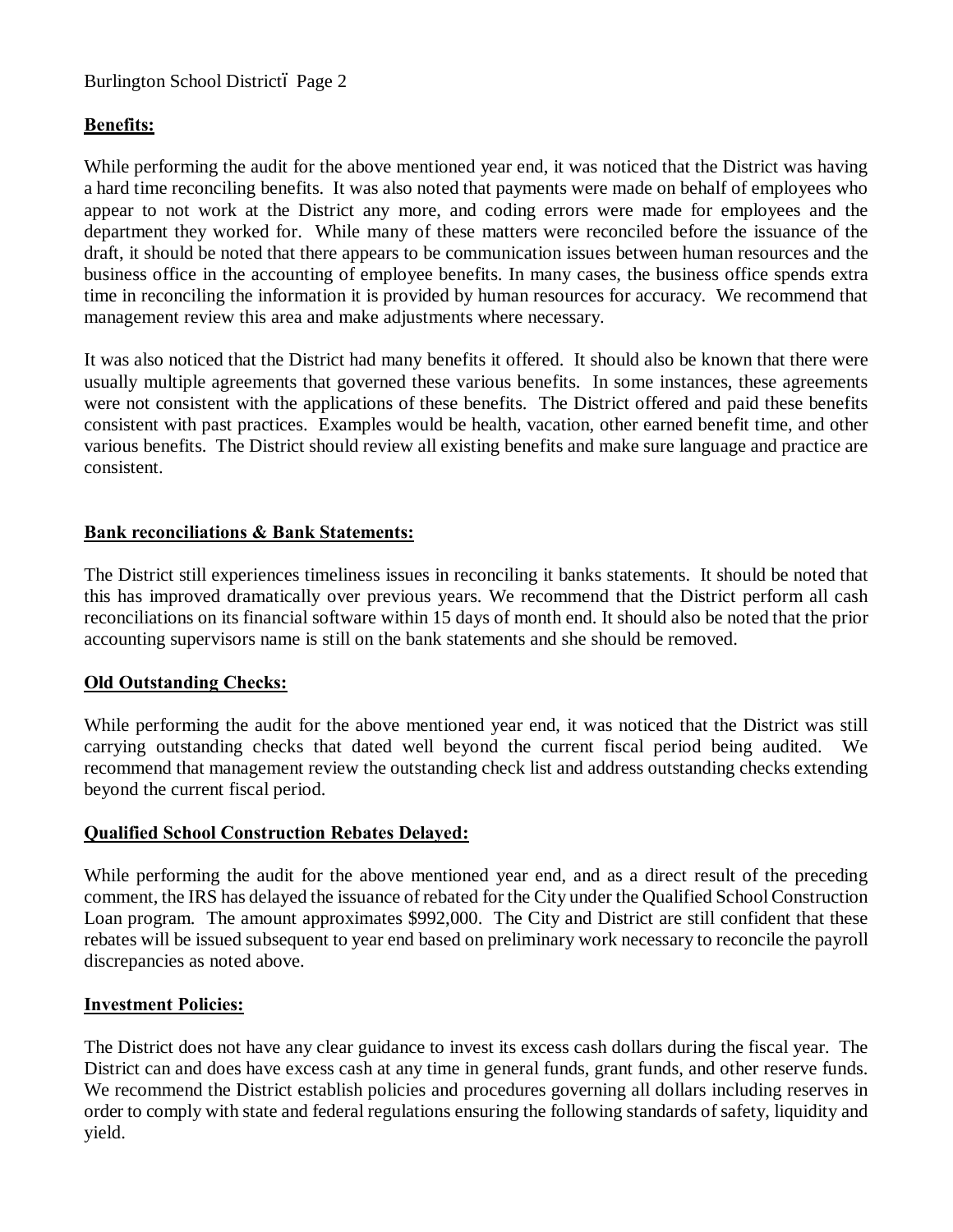# **Purchase Orders**

While performing the audit for the fiscal year noted above, we found that several purchase orders were entered after the invoices and products had already been received. Management should review its current purchase order system and make adjustments where necessary. If this practice continues, we recommend to management to call these purchase orders  $\tilde{o}$  accounts payable approval voucher. $\ddot{o}$  It should also be noted that proper supporting documentation did not always accompany the approved purchased order. In some cases, a lack of timely invoice approvals resulted in late payments that led to the suspension of accounts by the District to vendors. It should also be noted that the prior accounting supervisor to name was still on the purchase orders, but has since been removed.

## **Stipends:**

While performing the audit for the above mentioned year end, we understand that the District pays stipends to various employees within the District. We understand Stipends to be additional compensation to the employee for responsibilities performed by that employee in addition to the employee is everyday job. We understand that the District has a process for granting stipends, but adherence to this process is not sufficiently uniform. We recommend the District review this practice and consider adjustments to ensure every stipend is accompanied by formal documentation.

# **I-9's:**

We noted during the above mentioned year audited that while performing our payroll test that certain selected I-9% were not on file for the employee. All employees being compensated should be paid from a time sheet or contract approved by the employees of direct supervisor. All employees before hiring should fill out an I-9 form certified by the District with all applicable identification verified. Subsequent to year end, the District is verifying and will complete necessary information.

### **Accrued Benefit Payable:**

While performing the audit for the above mentioned year end, it was noticed while reviewing various District personnel policies and bargaining agreements, that employees who satisfy certain work requirements, are eligible after working for a certain number of years to be eligible for health insurance coverage by the District upon retirement. It appears the District has not fully funded this obligation for as of June 30, 2016. The District should continue to review this matter in more detail and address in the next fiscal year. It should be know that this amount approximates \$2,500,000.

## **Unfunded Pension Obligation:**

While performing the audit for the above mentioned year end, it was noticed that the District had an unfunded pension obligation in excess of \$9,182,000. We understand the District and City continue to review this obligation with its professional actuaries and other related professional parties. The City and District are in hopes of a plan to fund this obligation.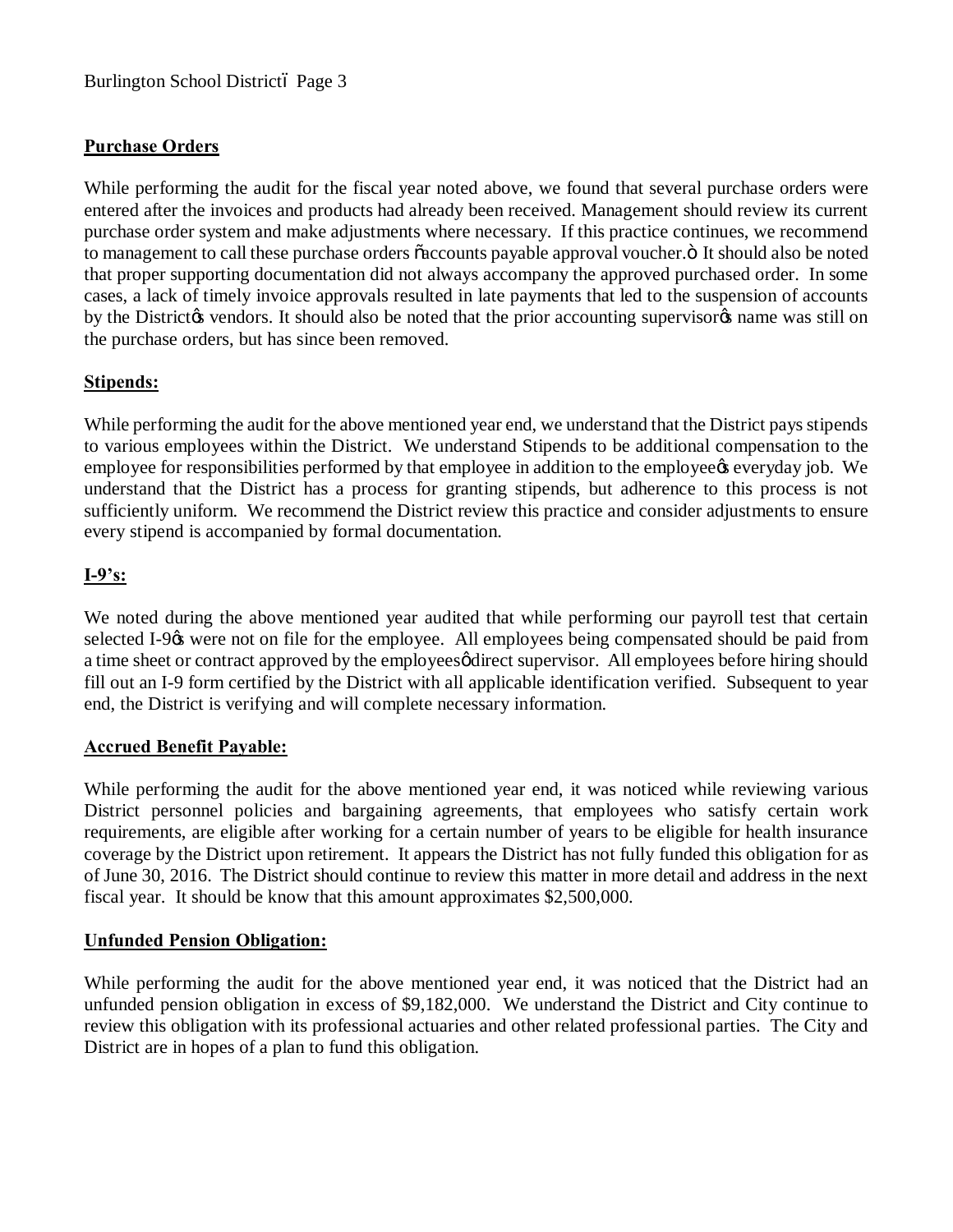## **Existing Bank Accounts Not on District's Books**

While performing our test work on cash receipting, we became aware of at least one bank account that uses the District ts federal tax identification number and that, was being maintained separate from the District and as of June 30, 2016, was not on the District to computerized accounting system. It should also be noted that this account has existed for some period of time. We recommend that the District review all accounts for propriety and include all accounts on the Districts internal financial software. All signature cards should be updated for authority as well.

### **Student Accounts – All:**

After reviewing student activity accounts at all schools the following is a summary of our findings. You will find many of these are repeat findings of the previous year 6 most all repeats of prior years:

1) Lack of oversight and approval of monthly bank reconciliations is being performed. In many cases monthly reconciliations are still not being performed timely.

2) During the year large amounts of money sits in a very low yield interest bearing account. The District should look at different investment vehicles.

3) Void after 90 days should be placed on all checks to eliminate a stale dated check not being cashed.

 4) It appears that compensation was being paid from student accounts for employees and nonemployees providing services to the District. All compensation checks should be paid from the District $\&$  general fund checking account for tracking purposes.

5) Vendors were paid from statements. It appears some vendors were also paid in cash. Please be advised that all vendors should be paid from an invoice and by check only.

6) It appears that student account balances are not closely monitored to ensure every account maintains a positive balance throughout the year.

7) It was noticed that on many occasions cash receipts (cash and checks) were held for as many as 30 days before depositing.

8) It appears that many of these accounts paid sales tax during the year. We caution the district that it is exempt from paying sales tax on business related matters.

9) It appears that disbursements were made from various student accounts for numerous services of which we are not sure how they are related to the student activity. In many cases there is no documentation on what that student activity is for.

10) It appears that Gift Cards are being purchased with student account monies. We are unsure as to why and whether or not some of the gift cards purchased are for employees. If they are employees, it should be considered as compensation to that employee.